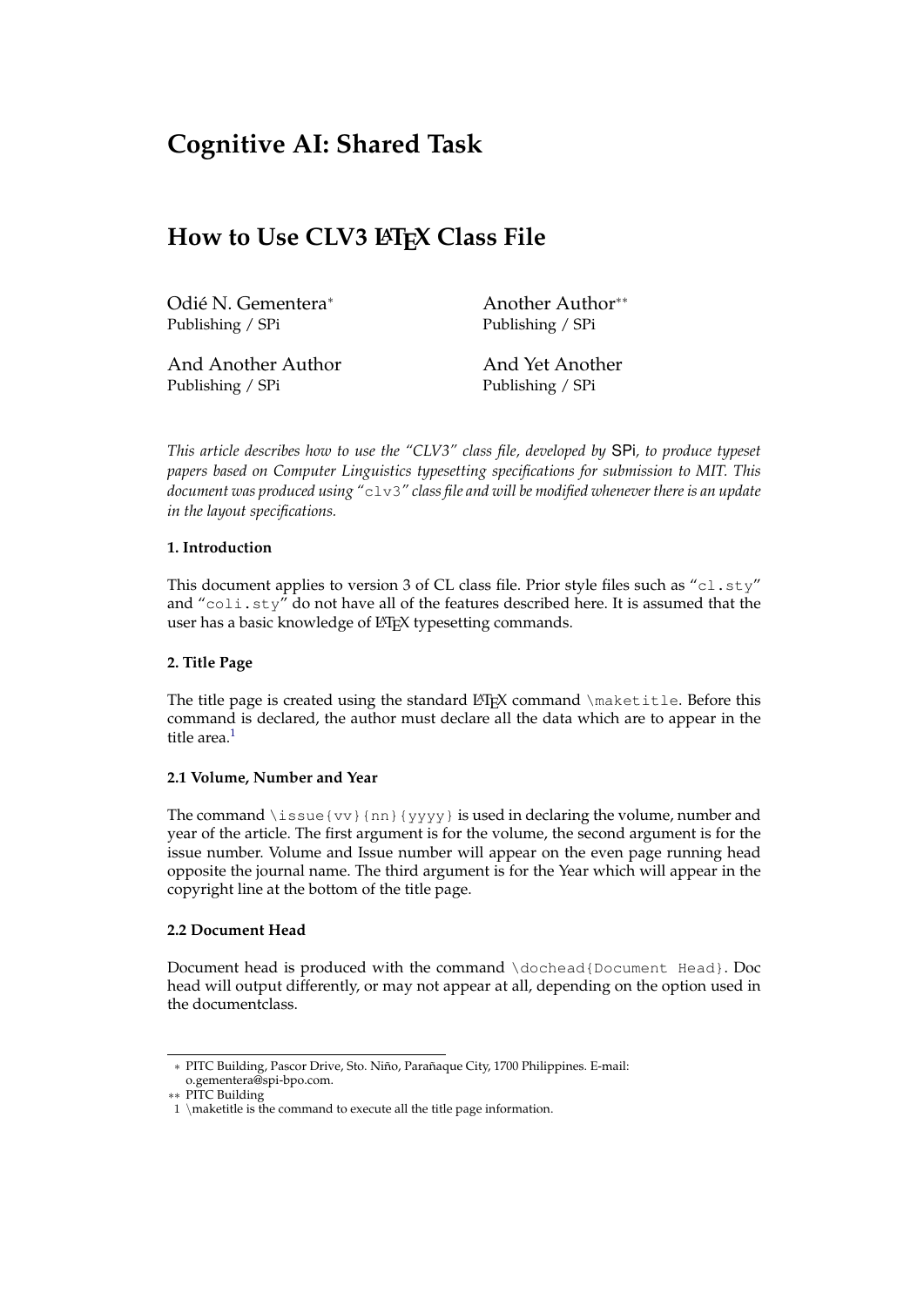#### **2.3 Paper Title**

The paper title is declared like: \title{Computer Linguistic Article} in the usual LATEX manner. Line breaks may be inserted with  $(\setminus)$  to equalize the length of the title lines.

## **2.4 Authors**

The name and related information for authors is declared with the  $\art{$  command.

The \thanks{} command produces the "first footnotes.". LATEX \thanks cannot accommodate multiple paragraphs, author will have to use a separate \thanks for each paragraph.

The  $\alpha$  fill  $\}$  command produces the author affiliations that appears right under the author's name.

# **2.5 Running Headers**

The running heads are declared with the \runningtitle{Running Title} for the journal name and \runningauthor{Author's Surname} for author. These information will appear on the odd pages. For bookreview option, odd page running head is automatically set to "Book Reviews". Even page running head is default to Computational Linguistics opposite volume and issue number.

### **2.6 History Dates**

History dates are declared with \historydates{Submission received:...}. This data should contain Submission, Revised and Accepted date of the article. History dates appear at the footnote area of title age.

### **3. Abstract**

Abstract is the first part of a paper after \maketitle. Abstract text is placed within the abstract environment:

```
\begin{abstract}
This is the abstract text . . .
\end{abstract}
```
#### **4. Section Headings**

Section headings are declared in the usual  $\mathbb{F}F[X]$  way via \section{}, \subsection{}, \subsubsection{}, and \paragraph{}. The first 3 levels of section head will have Arabic numbering separated by period. The  $\partial \Omega$ section will have the title head in Italics and at the same line with the first line of succeeding paragraph.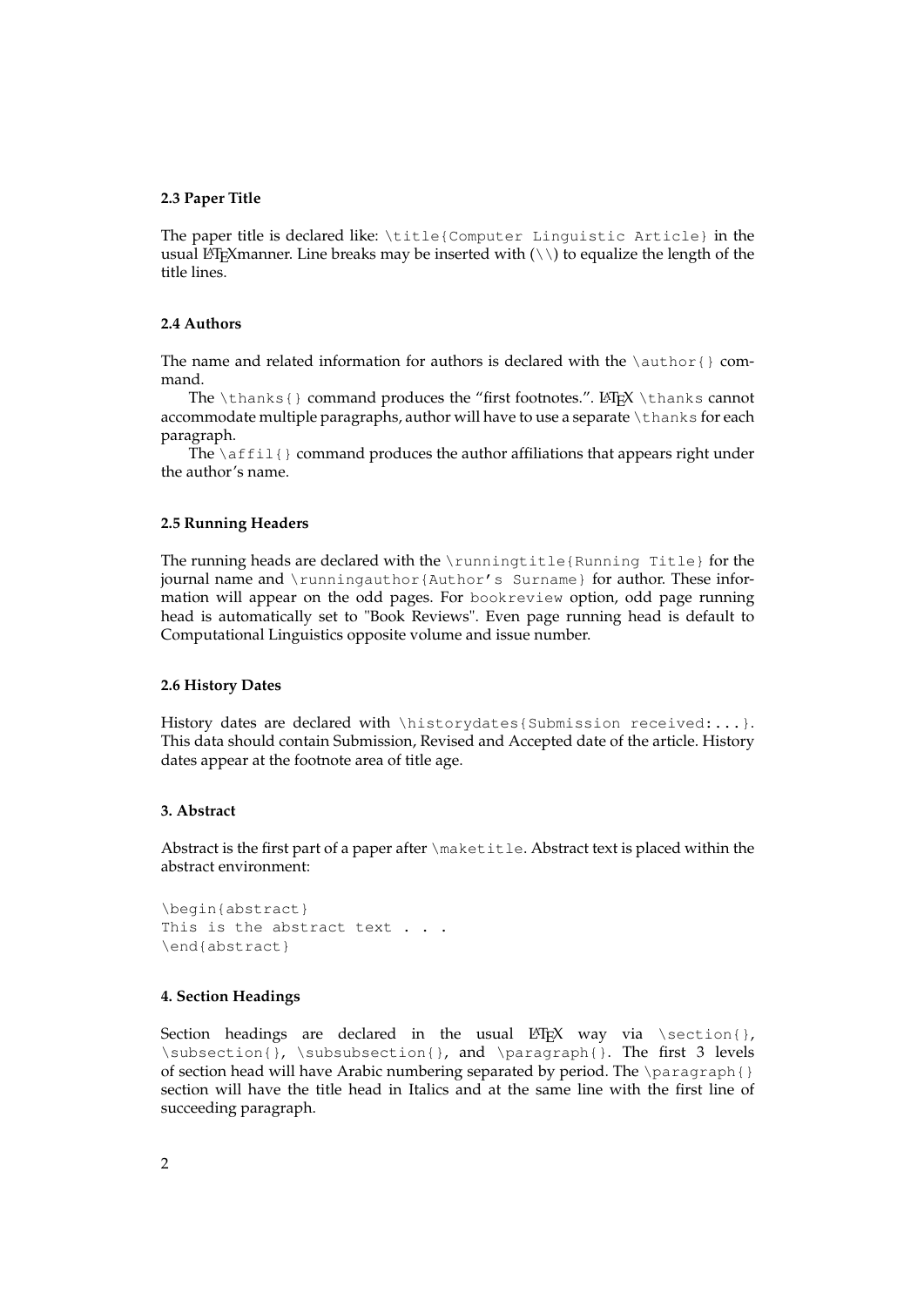## **5. Citations**

Citations in parentheses are declared using the  $\cite{}$  command, and appear in the text as follows: This technique is widely used [\(Woods](#page-7-0) [1970\)](#page-7-0). The command  $\text{citep}{}$ (cite parenthetical) is a synonym of  $\text{cite}.$ 

Citations used in the sentence are declared using the  $\name{e}$  commands, and appear in the text as follows: [Woods](#page-7-0) [\(1970\)](#page-7-0) first described this technique. The command  $\citet}$  (cite textual) is a synonym of  $\namecitet}$ .

This style file is designed to be used with the BibTeX style file compling.bst. Include the command \bibliographystyle{compling} in your source file.

Citation commands are based on the natbib package; for details on options and further variants of the commands, see the natbib documentation. In particular, options exist to add extra text and page numbers. For example, \cite[cf.][ch.\ 1]{winograd} yields: (cf. [Winograd](#page-7-1) [1972,](#page-7-1) ch. 1).

The following examples illustrate how citations appear both in the text and in the references section at the end of this document.

- 1. Article in journal: [Akmajian and Jackendoff](#page-6-0) [\(1970\)](#page-6-0); [Woods](#page-7-0) [\(1970\)](#page-7-0).
- 2. Book: [Altenberg](#page-6-1) [\(1987\)](#page-6-1); [Winograd](#page-7-1) [\(1972\)](#page-7-1).
- 3. Article in edited collection/Chapter in book: [Cutler](#page-6-2) [\(1983\)](#page-6-2); [Sgall](#page-7-2) [\(1970\)](#page-7-2); [Jurafsky and Martin](#page-7-3) [\(2000\)](#page-7-3).
- 4. Technical report: [Appelt](#page-6-3) [\(1982\)](#page-6-3); [Robinson](#page-7-4) [\(1964\)](#page-7-4).
- 5. Thesis or dissertation: [Baart](#page-6-4) [\(1987\)](#page-6-4); [Spärck Jones](#page-7-5) [\(1964\)](#page-7-5); [Cahn](#page-6-5) [\(1989\)](#page-6-5).
- 6. Unpublished item: [Ayers](#page-6-6) [\(1992\)](#page-6-6).
- 7. Conference proceedings: [Benoit and Bailly](#page-6-7) [\(1989\)](#page-6-7).
- 8. Paper published in conference proceedings: [Krahmer et al.](#page-7-6) [\(1999\)](#page-7-6); [Copestake, Lascarides, and Flickinger](#page-6-8) [\(2001\)](#page-6-8).

#### **6. Definition with Head**

Definition with head is declared by using the environment:

```
\begin{definition}
Definition text. . .
\end{definition}
```
This environment will generate the word **"Definition 1"** in bold on separate line. The sequence number is generated for every definition environment. Definition data will have no indention on the first line while succeeding lines will have hang indention.

#### **7. Lists**

The usual LATEX itemize, enumerate and definition list environments are used in CLV3 style.

To produce Numbered List use the environment:

```
\begin{enumerate}
```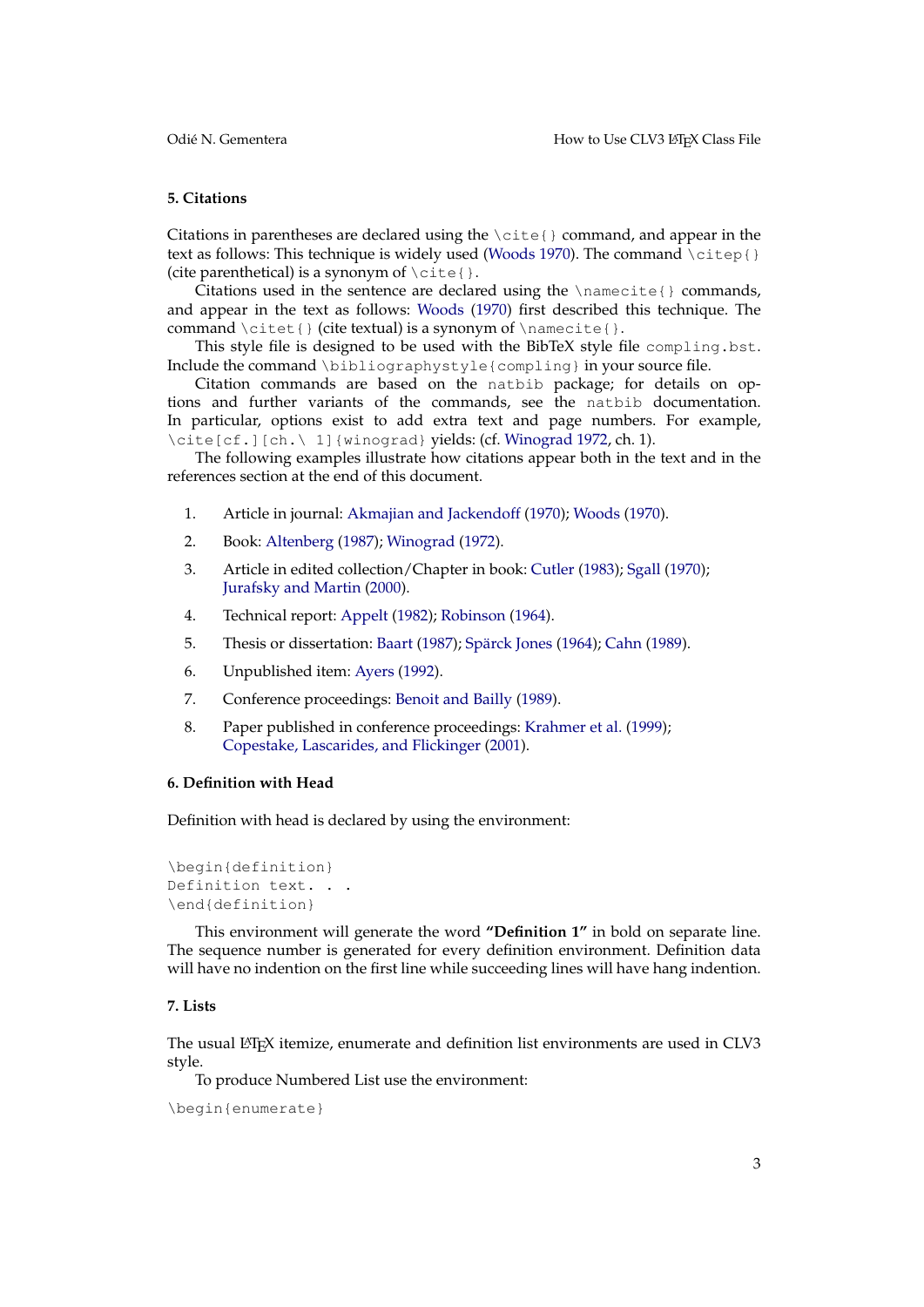```
\item First numbered list item
\item Second numbered list item
\item Third numbered list item
\end{enumerate}
```
To produce Bulleted List use the environment:

```
\begin{itemize}
\item First bulleted list item
\item Second bulleted list item
\item Third bulleted list item
\end{itemize}
```
To produce Definition List use the environment:

```
\begin{deflist}
\item[First] Definition list item. . .
\item[Second] Definition list item. . .
\item[Third] Definition list item. . .
\end{deflist}
```
Additional list environment were also defined such as Unnumbered, Arabic and Alpha lists.

Unnumbered List is the list where item labels are not generated. To produce Unnumbered List use the environment:

```
\begin{unenumerate}
\item First list item
\item Second list item
\item Third list item
\end{unenumerate}
```
To produce Arabic List use the environment:

```
\begin{arabiclist}
\item First arabic list item
\item Second arabic list item
\item Third arabic list item
\end{arabiclist}
```
To produce Alpha List use the environment:

```
\begin{alphalist}
\item First alpha list item
\item Second alpha list item
\item Third alpha list item
\end{alphalist}
```
All the list environments mentioned above can be nested with each other.

# **7.1 Other List Types 7.1.1 Outline List or Example List.**

```
\begin{exlist}
\item First outline list item. . .
\item Second outline list item. . .
```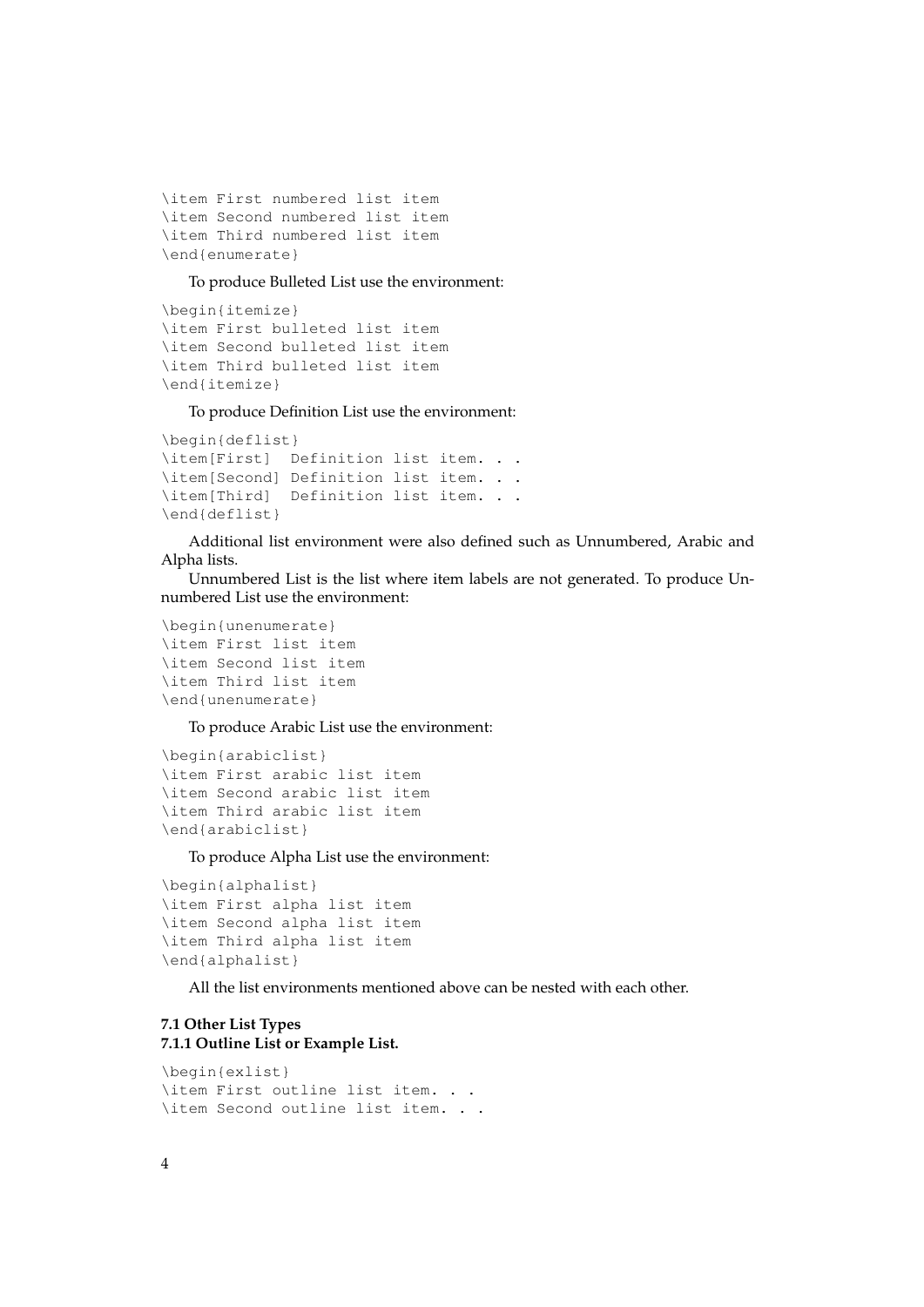\item Third outline list item. . . \end{exlist}

## **7.1.2 Output Formula or Algorithm.**

```
\begin{algorithm}
\item[Step 1] First item. . .
\item[Step 2] Second item. . .
\end{algorithm}
```
See sample on the COLI-template.pdf.

# **8. Word Formula or Displayed Text**

Word formula and displayed text are text that should be displayed in a separate line without indention. This are achieved by using the environment:

```
\begin{displaytext}
This is a sample of displayed text . . .
\end{displaytext}
```
### **9. Dialogue**

Dialogue text are presentation of people's conversation. These will be presented on a separate line where each dialogue starts with the name of speaker, followed by colon. Succeeding lines will be hang indented. To produce Dialogue use the environment:

```
\begin{dialogue}
Speaker 1: dialoque. . .
Speaker 2: dialogue. . .
\end{dialogue}
```
Please make sure to insert an empty line between dialogues.

#### **10. Extracts**

Extract text acts like quote, where left and right margins are indented. To produce Extract use the environment:

```
\begin{extract}
This is an example of Extract text. . .
\end{extract}
```
See sample on the COLI-template.pdf.

# **11. Theorem-like Environments**

There are several theorem-like environments defined in CLV3 class file. Theorem-like environments generate the name of the theorem as label, and counter number in bold.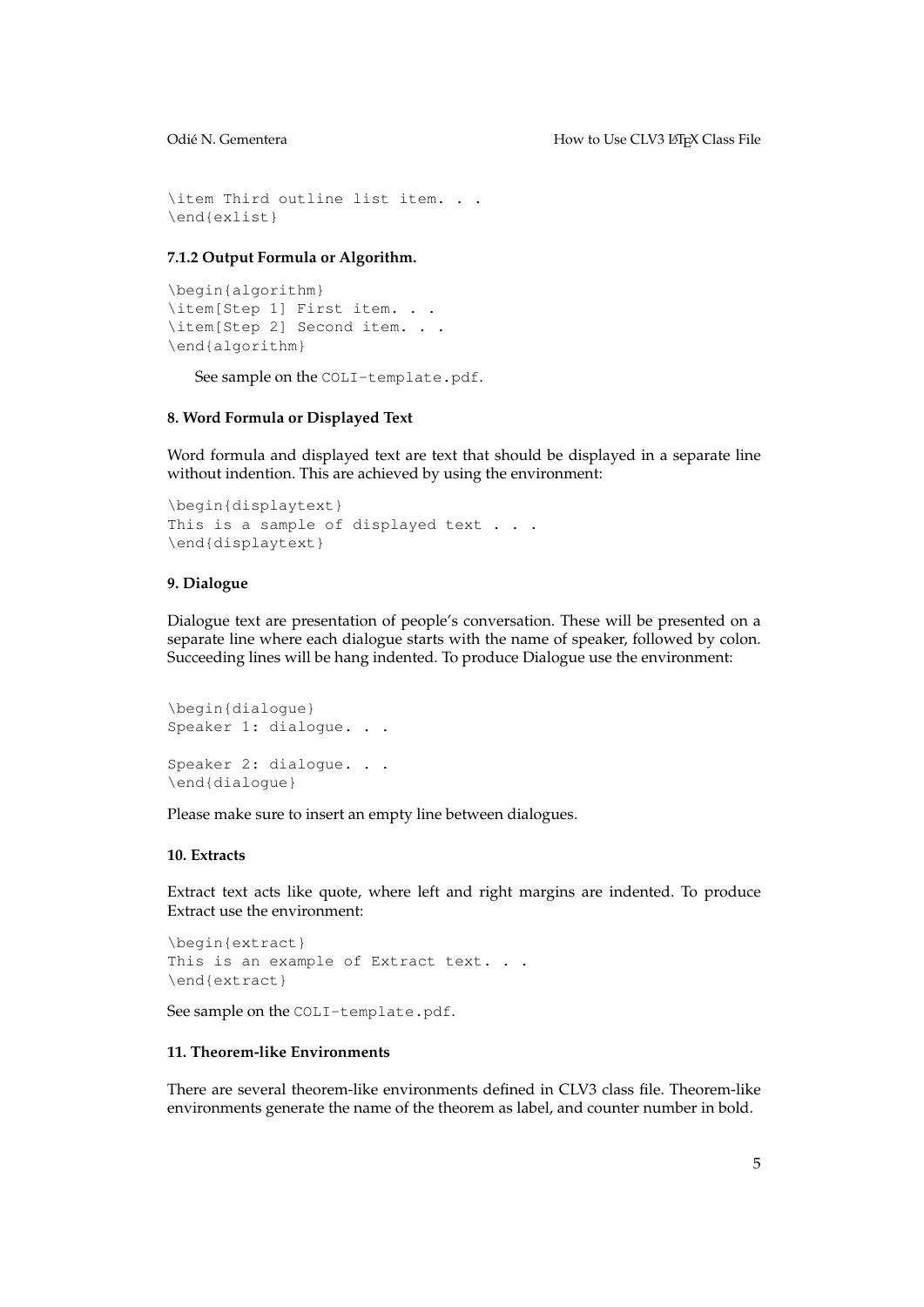# **11.1 Example**

To produce Example use the environment:

```
\begin{example}
This is Example text. . .
\end{example}
```
# **11.2 Lemma**

To produce Lemma use the environment:

```
\begin{lemma}
Lemma text. . .
\end{lemma}
```
This produces the following output:

# **Lemma 1** Lemma text.

A small vertical space separates the end of the lemma from the following text.

# **11.3 Theorem**

To produce Theorem use the environment:

```
\begin{theorem}
Theorem text. . .
\end{theorem}
```
This produces the following output:

# **Theorem 1** Theorem text.

A small vertical space separates the end of the theorem from the following text.

#### **11.4 Proof**

The proof environment produces a square at the end of the text. To produce Proof use the environment:

```
\begin{proof}
Proof text. . .
\end{proof}
```
This produces the following output:

*Proof.* Proof text.

 $\Box$ 

A small vertical space separates the end of the lemma from the following text.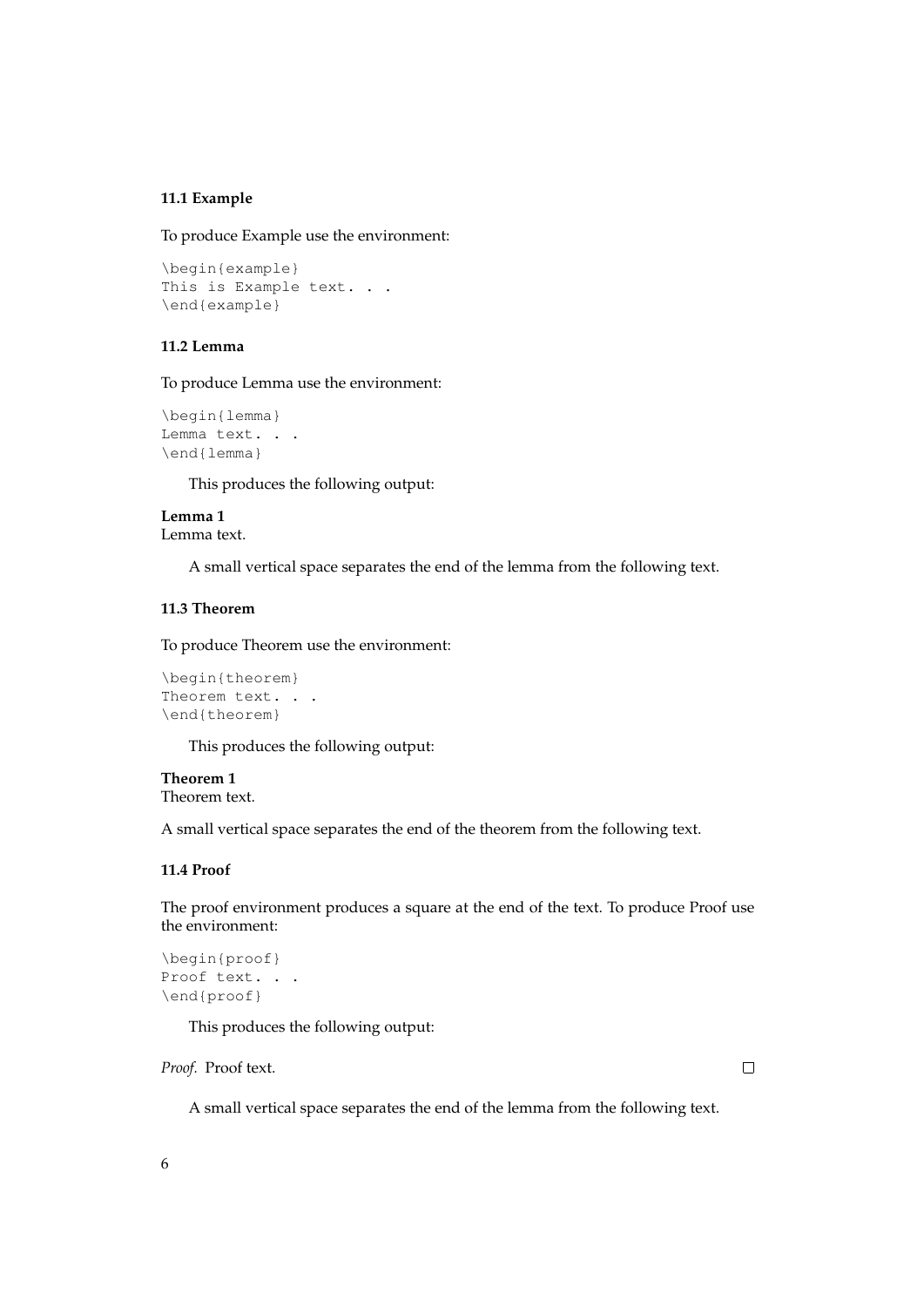#### **11.5 Unnumbered Theorem-like Environments**

There are also unnumbered version of some of the theorem-like environments. These are declared by using its asterisked version. Here are the three unnumbered version of theorem-like environments:

\begin{theorem\*} Unnumbered theorem text. . . \end{theorem\*}

#### **12. Appendix**

Appendix is declared by issuing the command  $\apaket{\ap{appendix}}$ . This will set the necessary labels to appendix's rule (i.e. (A.1) for equation number).

Sections inside Appendix are declared using \appendixsection{}, which will produce **Appendix A: Section Title** for first section.

Equation numbers are automatically set to (A.1), (A.2) and (A.3). Where the letters follow the current level of Appendix section. So equations on **Appendix B** will have equation numbers as follow: (B.1), (B.2) and (B.3).

#### **13. Acknowledgments**

Acknowledgments are produce by using the environment:

\begin{acknowledgments} Acknowledgments text. . . \end{acknowledgments}

#### **14. Others**

Other items such as Equations, Figures, Tables and References are produced in the standard L<sup>AT</sup>EX typesetting.

#### **References**

- <span id="page-6-0"></span>Akmajian, Adrian and Ray Jackendoff. 1970. Coreferentiality and stress. *Linguistic Inquiry*, 1(1):124–126.
- <span id="page-6-1"></span>Altenberg, Bengt. 1987. *Prosodic Patterns in Spoken English: Studies in the Correlation between Prosody and Grammar for Text-to-Speech Conversion*, volume 76 of *Lund Studies in English*. Lund University Press, Lund.
- <span id="page-6-3"></span>Appelt, Douglas E. 1982. Planning natural-language utterances to satisfy multiple goals. Technical Report 259, SRI.
- <span id="page-6-6"></span>Ayers, Gail M. 1992. Discourse functions of pitch range in spontaneous and read speech. Paper presented at the Linguistic Society of America annual meeting.
- <span id="page-6-4"></span>Baart, J. L. G. 1987. *Focus, Syntax, and Accent Placement*. Ph.D. thesis, University of Leyden, Leyden.
- <span id="page-6-7"></span>Benoit, Christian and Gerard Bailly, editors. 1989. *Proceedings of the Eurpoean Speech Communication Association Workshop on Speech Synthesis,* Autrans, September. European Speech Communication Association. Institut de la Communication Parlee, Grenoble.
- <span id="page-6-5"></span>Cahn, Janet E. 1989. Generating expression in synthesized speech. Master's thesis, Massachusetts Institute of Technology, May.
- <span id="page-6-8"></span>Copestake, Ann, Alex Lascarides, and Dan Flickinger. 2001. An Algebra for Semantic Construction in Constraint-Based Grammars. In *Proceedings of the 39th Annual Conference of the Association for Computational Linguistics (ACL-01)*, pages 140–147, Toulouse, France.
- <span id="page-6-2"></span>Cutler, Anne. 1983. Speakers' conception of the functions of prosody. In Anne Cutler